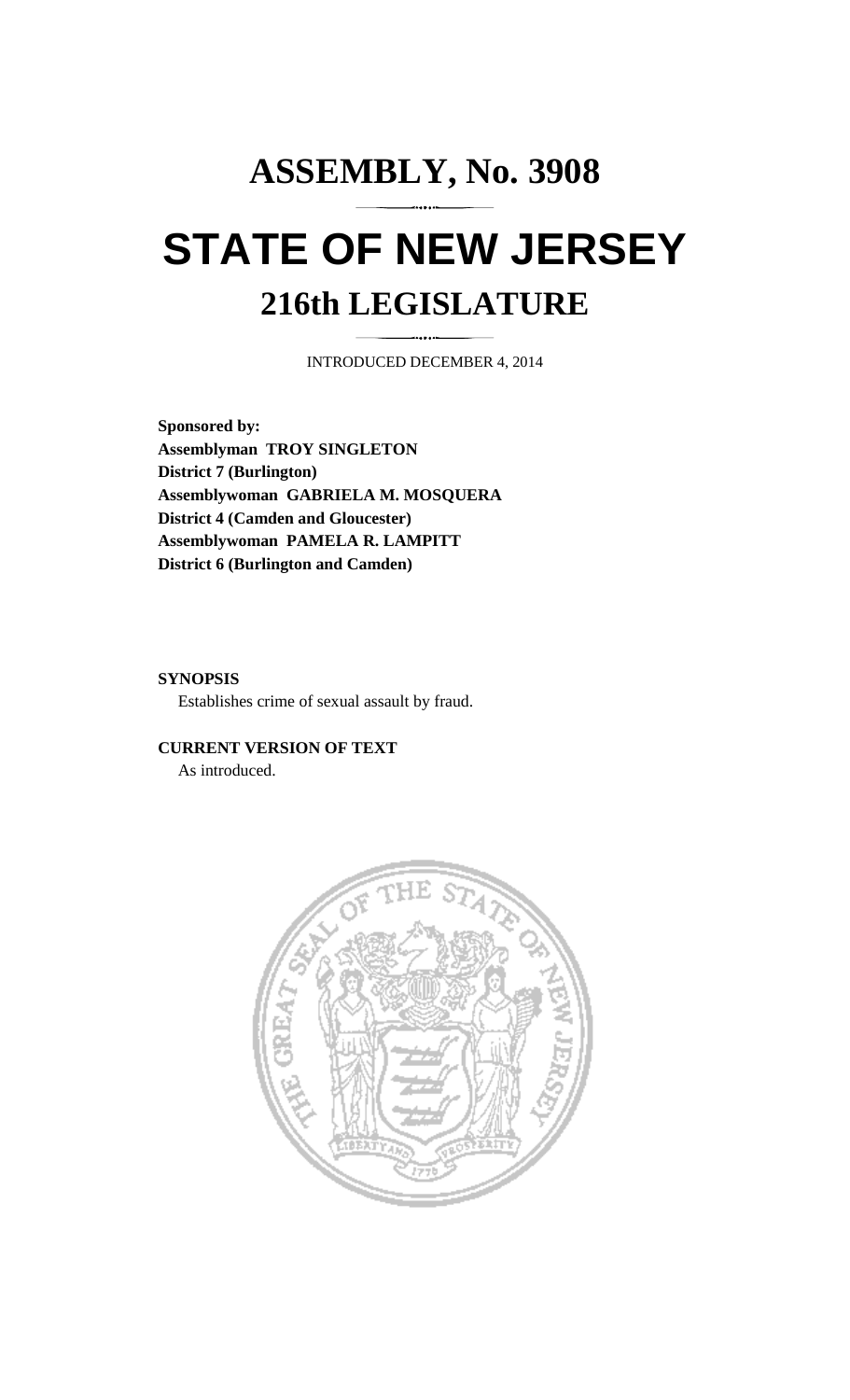## **A3908** SINGLETON, MOSQUERA

2

1 **AN ACT** concerning aggravated sexual assault and sexual assault 2 and amending N.J.S.2C:14-2. 3 4 **BE IT ENACTED** *by the Senate and General Assembly of the State*  5 *of New Jersey:* 6 7 1. N.J.S.2C:14-2 is amended to read as follows: 8 2C:14-2. Sexual assault. a. An actor is guilty of aggravated 9 sexual assault if he commits an act of sexual penetration with 10 another person under any one of the following circumstances: 11 (1) The victim is less than 13 years old; 12 (2) The victim is at least 13 but less than 16 years old; and 13 (a) The actor is related to the victim by blood or affinity to the 14 third degree, or 15 (b) The actor has supervisory or disciplinary power over the 16 victim by virtue of the actor's legal, professional, or occupational 17 status, or 18 (c) The actor is a resource family parent, a guardian, or stands 19 in loco parentis within the household; 20 (3) The act is committed during the commission, or attempted 21 commission, whether alone or with one or more other persons, of 22 robbery, kidnapping, homicide, aggravated assault on another, 23 burglary, arson or criminal escape; 24 (4) The actor is armed with a weapon or any object fashioned in 25 such a manner as to lead the victim to reasonably believe it to be a 26 weapon and threatens by word or gesture to use the weapon or 27 object; 28 (5) The actor is aided or abetted by one or more other persons 29 and the actor uses physical force or coercion; 30 (6) The actor uses physical force or coercion and severe 31 personal injury is sustained by the victim; 32 (7) The victim is one whom the actor knew or should have 33 known was physically helpless or incapacitated, intellectually or 34 mentally incapacitated, or had a mental disease or defect which 35 rendered the victim temporarily or permanently incapable of 36 understanding the nature of his conduct, including, but not limited 37 to, being incapable of providing consent; 38 (8) The act is committed through fraud whereby the victim 39 submits to the act under the belief that the person committing the 40 act is someone known to the victim other than the accused, and this 41 belief is induced by any artifice, pretense, or concealment practiced 42 by the accused, with the intent to induce the belief. 43 Aggravated sexual assault is a crime of the first degree. 44 Except as otherwise provided in subsection d. of this section, a 45 person convicted under paragraph (1) of this subsection shall be

 **EXPLANATION – Matter enclosed in bold-faced brackets** [**thus**] **in the above bill is not enacted and is intended to be omitted in the law.** 

 **Matter underlined thus is new matter.**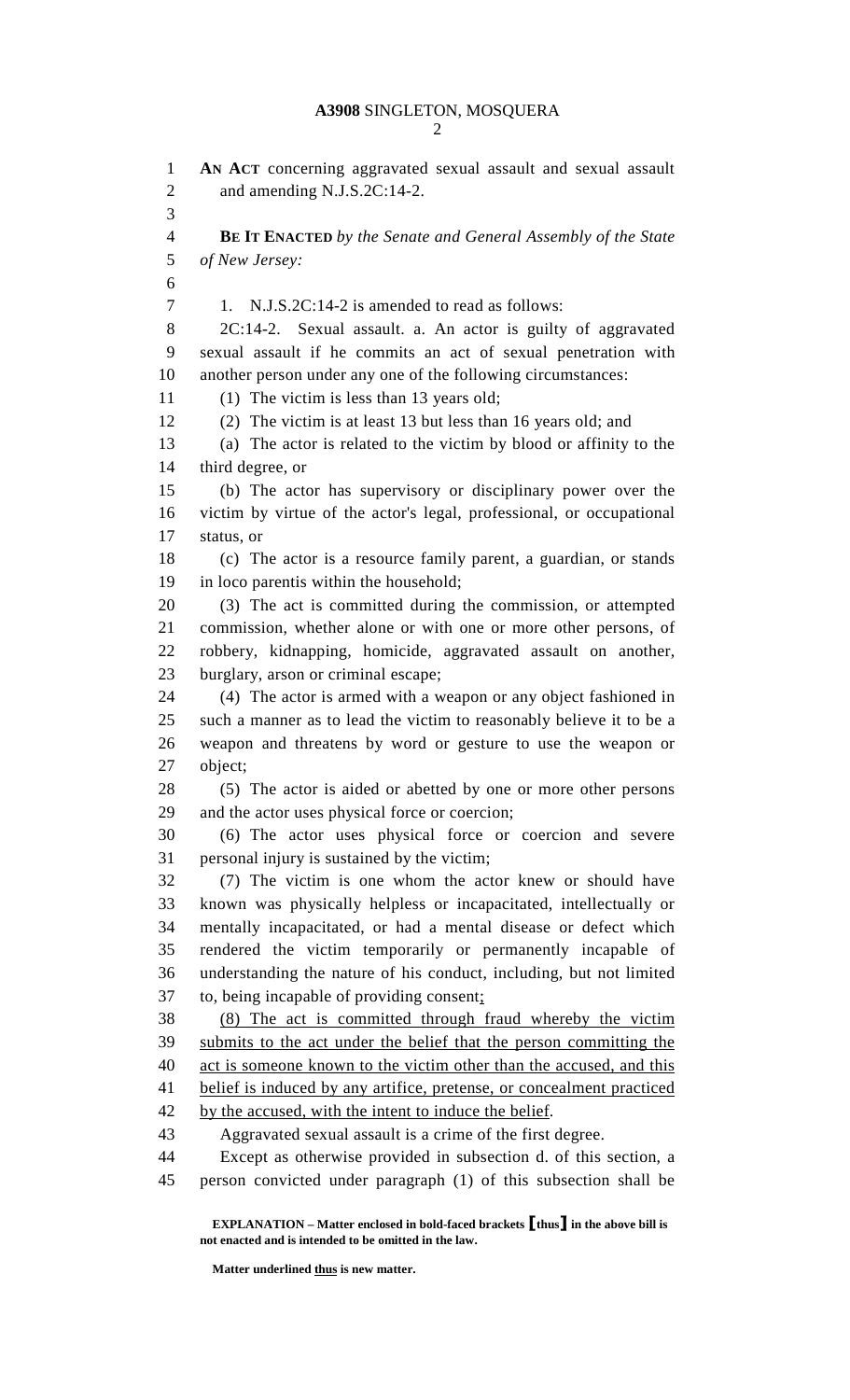3

1 sentenced to a specific term of years which shall be fixed by the 2 court and shall be between 25 years and life imprisonment of which 3 the person shall serve 25 years before being eligible for parole, 4 unless a longer term of parole ineligibility is otherwise provided 5 pursuant to this Title. 6 b. An actor is guilty of sexual assault if he commits an act of 7 sexual contact with a victim who is less than 13 years old and the 8 actor is at least four years older than the victim. 9 c. An actor is guilty of sexual assault if he commits an act of 10 sexual penetration with another person under any one of the 11 following circumstances: 12 (1) The actor uses physical force or coercion, but the victim 13 does not sustain severe personal injury; 14 (2) The victim is on probation or parole, or is detained in a 15 hospital, prison or other institution and the actor has supervisory or 16 disciplinary power over the victim by virtue of the actor's legal, 17 professional or occupational status; 18 (3) The victim is at least 16 but less than 18 years old and: 19 (a) The actor is related to the victim by blood or affinity to the 20 third degree; or 21 (b) The actor has supervisory or disciplinary power of any 22 nature or in any capacity over the victim; or 23 (c) The actor is a resource family parent, a guardian, or stands 24 in loco parentis within the household; 25 (4) The victim is at least 13 but less than 16 years old and the 26 actor is at least four years older than the victim; 27 (5) The act was committed by the actor through fraud other than 28 the fraud described in subsection a. of this section. 29 Nothing in P.L., c. (C. ) (pending before the Legislature 30 as this bill) shall preclude an assignment judge from dismissing a 31 prosecution under this paragraph if the assignment judge 32 determines, pursuant to N.J.S.2C:2-11, the conduct charged to be a 33 de minimus infraction. 34 Sexual assault is a crime of the second degree. 35 d. Notwithstanding the provisions of subsection a. of this 36 section, where a defendant is charged with a violation under 37 paragraph (1) of subsection a. of this section, the prosecutor, in 38 consideration of the interests of the victim, may offer a negotiated 39 plea agreement in which the defendant would be sentenced to a 40 specific term of imprisonment of not less than 15 years, during 41 which the defendant shall not be eligible for parole. In such event, 42 the court may accept the negotiated plea agreement and upon such 43 conviction shall impose the term of imprisonment and period of 44 parole ineligibility as provided for in the plea agreement, and may 45 not impose a lesser term of imprisonment or parole or a lesser 46 period of parole ineligibility than that expressly provided in the plea 47 agreement. The Attorney General shall develop guidelines to ensure 48 the uniform exercise of discretion in making determinations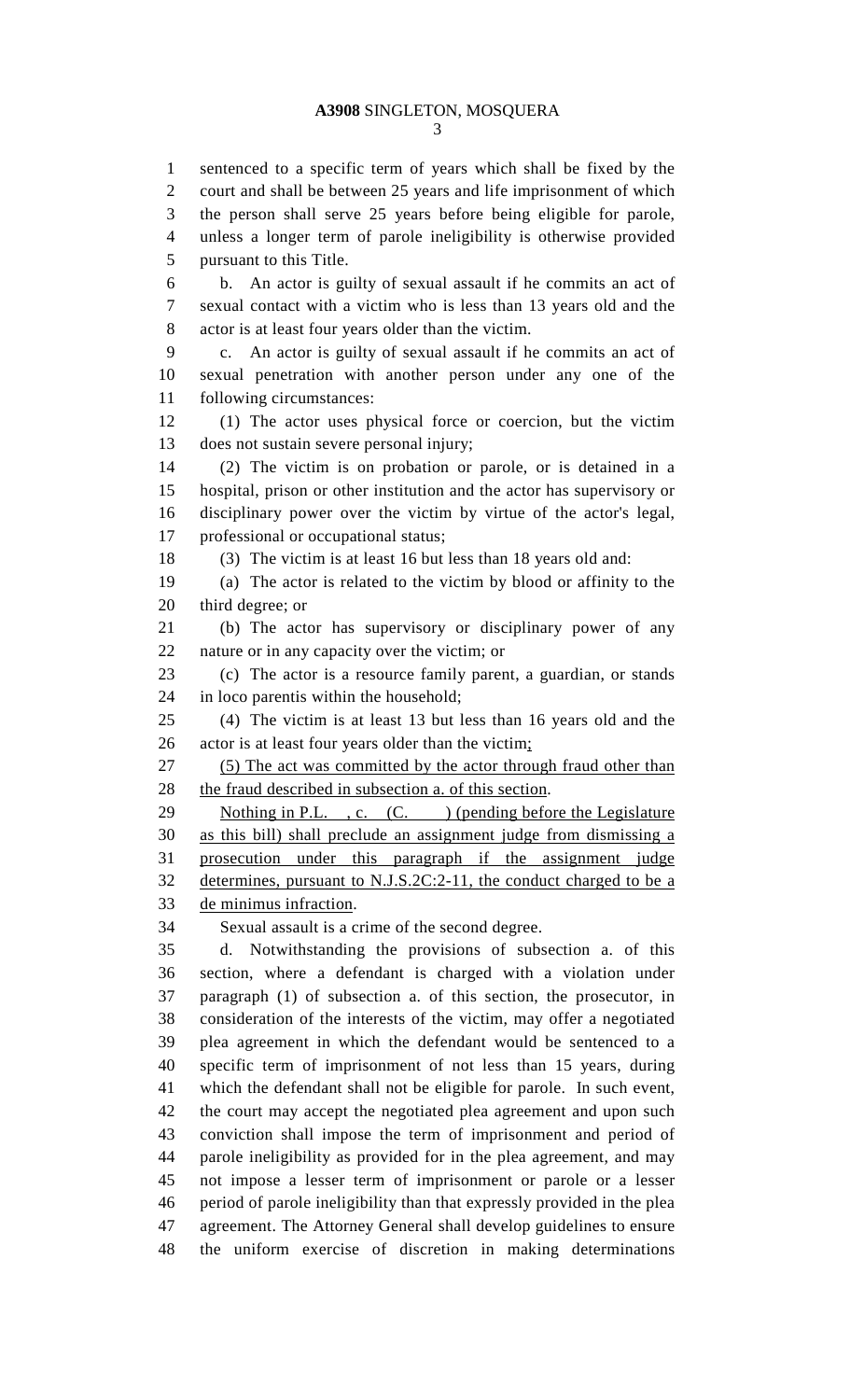## **A3908** SINGLETON, MOSQUERA

4

1 regarding a negotiated reduction in the term of imprisonment and 2 period of parole ineligibility set forth in subsection a. of this 3 section.

- 4 (cf: P.L. 2014, c.7, s.1)
- 5
- 6 2. This act shall take effect immediately.
- 7 8

10

### 9 STATEMENT

11 This bill would expand the penalties for aggravated sexual 12 assault to include an act of sexual penetration that is committed by 13 fraud.

14 A number of states have enacted statutes which criminalize 15 sexual penetration when accomplished by an actor who fraudulently 16 obtains the consent of the victim. In these cases, the victim's 17 consent is obtained by the actor's misrepresentation as to the 18 purpose of the sexual act, or by the actor misrepresenting his 19 identity. However, in New Jersey, sexual penetration or sexual 20 contact accomplished through fraud is not currently a crime.

21 In the sponsor's view, consent to sexual penetration that is 22 fraudulently obtained is negated, resulting in non-consensual sexual 23 penetration. Under the bill, a person who commits an act of sexual 24 penetration by fraud whereby the victim submits to the act under the 25 belief that the person committing the act is someone known to the 26 victim other than the accused, and this belief is induced by any 27 artifice, pretense, or concealment practiced by the accused, with the 28 intent to induce the belief is guilty of the first degree crime of 29 aggravated sexual assault. A person who commits an act of sexual 30 penetration by fraud in a manner other than described in subsection 31 a. of the bill is guilty of the second degree crime of sexual assault.

32 It is the sponsor's intent to provide a remedy to victims who 33 suffer severe psychological harm. Prosecution of de minimus 34 actions in which there is no such resulting harm to the victim would 35 be contrary to the sponsor's intent. In order to prevent prosecutions 36 of de minimus actions, the bill explicitly provides that nothing in 37 the bill shall preclude an assignment judge from dismissing a 38 prosecution under paragraph (5) of subsection b. of the bill if the 39 assignment judge determines, pursuant to N.J.S.2C:2-11, the 40 conduct charged to be a de minimus infraction.

41 N.J.S.2C:2-11 provides:

42 The assignment judge may dismiss a prosecution if, having 43 regard to the nature of the conduct charged to constitute an offense 44 and the nature of the attendant circumstances, it finds that the 45 defendant's conduct:

46 a. Was within a customary license or tolerance, neither 47 expressly negated by the person whose interest was infringed nor 48 inconsistent with the purpose of the law defining the offense;